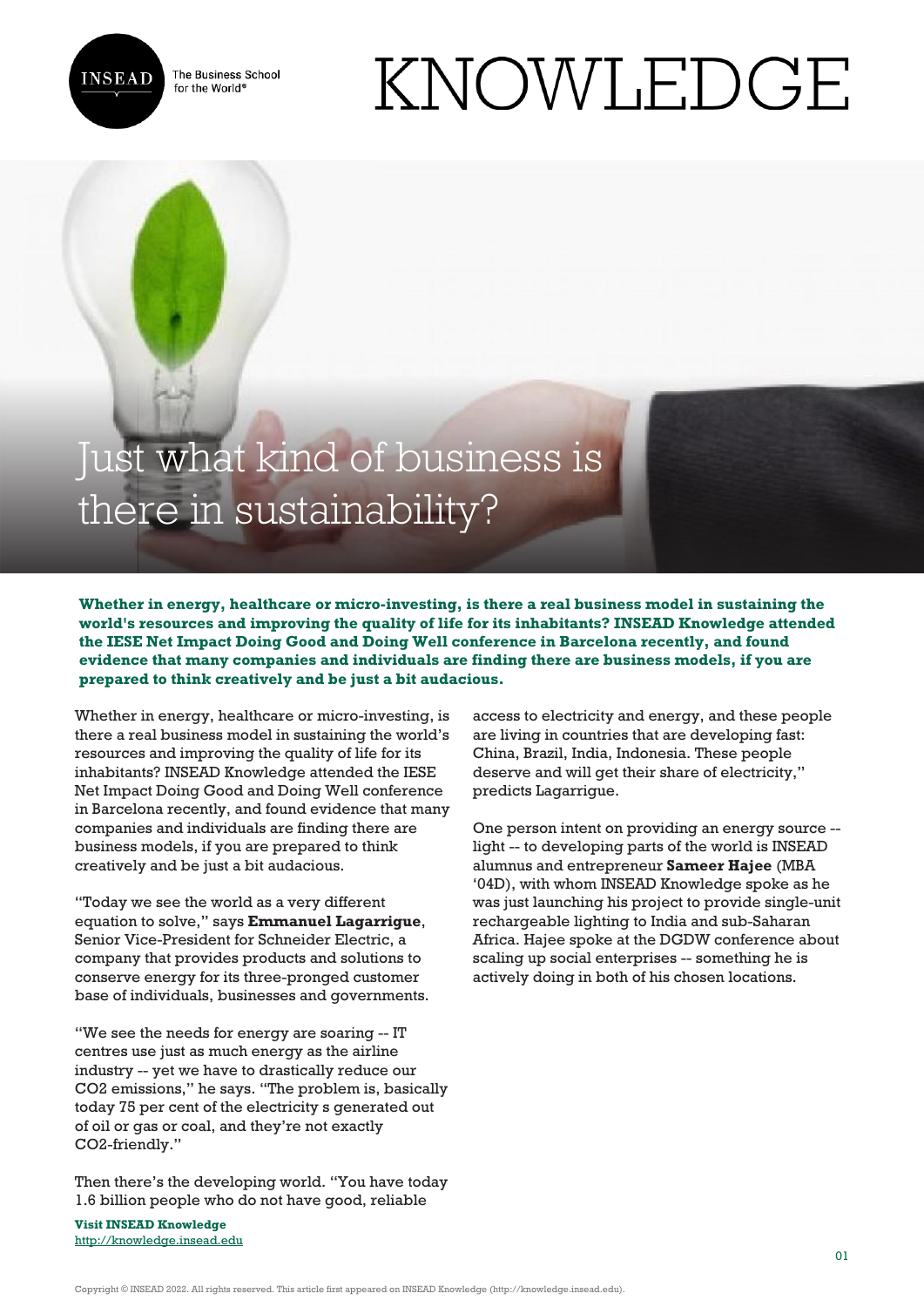

Hajee's Nuru Lighting sells battery-operated rechargeable lighting units and the bicyclepowered means of recharging them to local entrepreneurs who then sell on the lights and the recharging services. Once he'd deployed his goods on the ground, Hajee encountered unexpected circumstances.

"The areas in India where we were field-testing happened to have electricity," he says. "For two hours a day, they'd be without power and they were happy to have the lights during this time, but they didn't need the recharging unit -- they could recharge the light units during the day when they had power." Undaunted, Hajee sold the lighting units without the charger in this location, thus finding a new market in the partially-served energy market, while the entrepreneurs still provide recharging services to off-grid areas "where our microfinance partners don't even have a footprint," he says.

But on a larger scale, alternative, renewable sources of energy are still not profitable. "This business, which is growing a lot, is jus sustained by governments," claims Schneider's Lagarrigue. "Photovoltaic energy, for example, is not per se a sustainable business today, except in two places: California and Italy, because in these places the grid is a little bit messy and generating electricity there is so expensive it almost makes photovoltaic profitable."

But this lack of profitability is temporary. Lagarrigue sees costs for solar farms coming down quite fast - reaching affordability as soon as 2015. "Already in

**Visit INSEAD Knowledge** <http://knowledge.insead.edu> Africa you have companies saying 'they have the sun and we have the means today for energy, so let's generate energy from the sun in North Africa and bring it back to Western Europe.'" But while that sounds like a sunny future, Lagarrigue points to a dark side: "This world of energy without any outages -- that's finished," he says.

The environmental issue is also in danger of being put on the back-burner by politicians faced with the global economic crisis, according to **Kunihiko Shimada**, Principal International Policy Coordinator for the Global Environment Bureau at Japan's Ministry of the Environment. "Job creation is one of the top issues for global leaders today," he says. "But there must also be some support for the climate change issue because it affects not only the environment but the economy, national security and even food security. It raises many different issues for society."

Healthcare and insurance have become an agenda items around the world but providing care and coverage in Africa is a different challenge, and one that has been taken up since 2006 by the Insurance Fund, founded with a 100 million euro grant from the Dutch government, a 60 million dollar grant from the World Bank, and a 20 million dollar grant from USAID. "Only 10 per cent of healthcare costs in Africa are covered by any kind of health insurance mechanism," says **Emma Coles**, Director of the Health Insurance Fund. "And at the moment 50 per cent of healthcare costs are paid out of pocket."

The Health Insurance Fund partners with the 10-yearold Africa-based health group Farm Action, and was set up as a general health scheme to encourage any and all potential donors. "What we're trying to do is gather data associated with healthcare in these (African) countries so that we will be able to price the cost of healthcare for a particular disease in lowincome countries," explains Coles.

Through her organisation, families can purchase health insurance for approximately \$25 per year. "The pricing at the moment shows the real cost is about \$60 per family, but as we pay a subsidy, the cost to the consumer is between 8 per cent and 15 per cent of that cost," she explains.

"In Nigeria, the number one health problem is malaria," she states, "and after that we have upper respiratory diseases, diarrhoea, and we also see cardio-vascular diseases such as hypertension. Noncommunicable diseases are becoming more prevalent as countries develop."

Coles is seeking to broaden the scope of the Health Insurance Fund's work in the near future. "In Tanzania, where we will launch our health coverage next, we will also work with a microfinance

Copyright © INSEAD 2022. All rights reserved. This article first appeared on INSEAD Knowledge (http://knowledge.insead.edu).